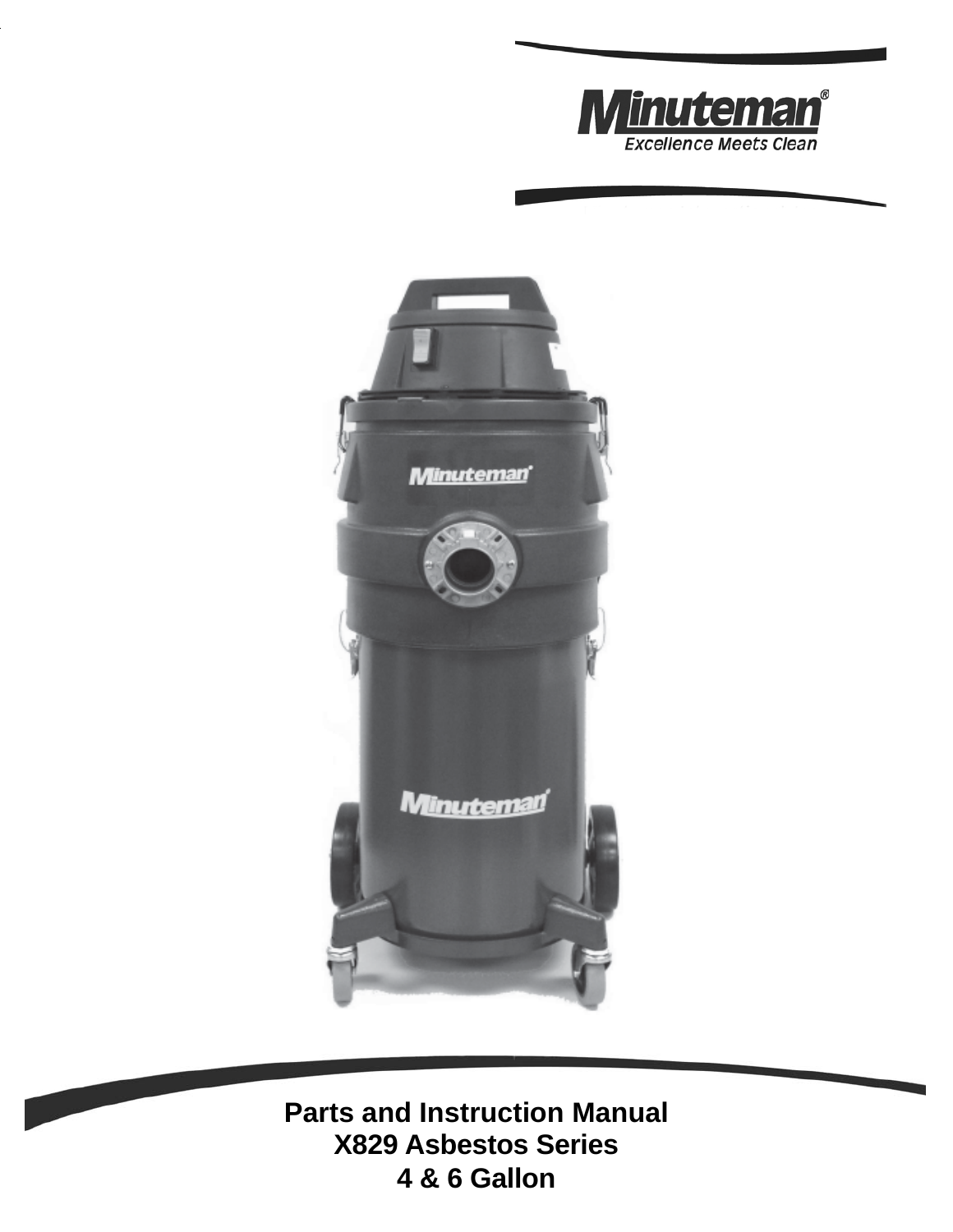This manual is furnished with each new *MINUTEMAN X829 Asbestos Vac*. This provides the necessary operating and preventive maintenance instructions. Operators must read and understand this manual before operating or servicing this machine.

This machine was designed to give you excellent performance and efficiency. For best results and minimal cost, please follow the general guidelines below:

- · Operate the machine with reasonable care.
- Follow the manufacturers suggested maintenance instructions as provided in this booklet.
- Use original Minuteman supplied parts.

#### **TECHNICAL SPECIFICATIONS**

#### **Model** *X829*

|                       | C82904-02 (230V)                 | C82906-02 (230V)                  |
|-----------------------|----------------------------------|-----------------------------------|
| Tank Size             | 4 gal (15 ltr)                   | 6 gal (22 ltr)                    |
| Wet Capacity          | 2.5 gal (9.5 ltr)                | 4.5 gal (17 ltr)                  |
| Dry Capacity          | .21 cu. ft $(.006 \text{ m}^2)$  | .46 cu. ft (.013 m <sup>2</sup> ) |
| <b>Decibel Rating</b> | 70 dba                           | 70 dba                            |
| Air Flow              | 95 CFM (2.7 m <sup>3</sup> /min) | 95 CFM (2.7 m <sup>3</sup> /min)  |
| Waterlift             | $85''(2160 \text{ mm})$          | $85''(2160 \text{ mm})$           |
| Weight                | 26 lbs (11kg)                    | $27$ lbs $(12kg)$                 |

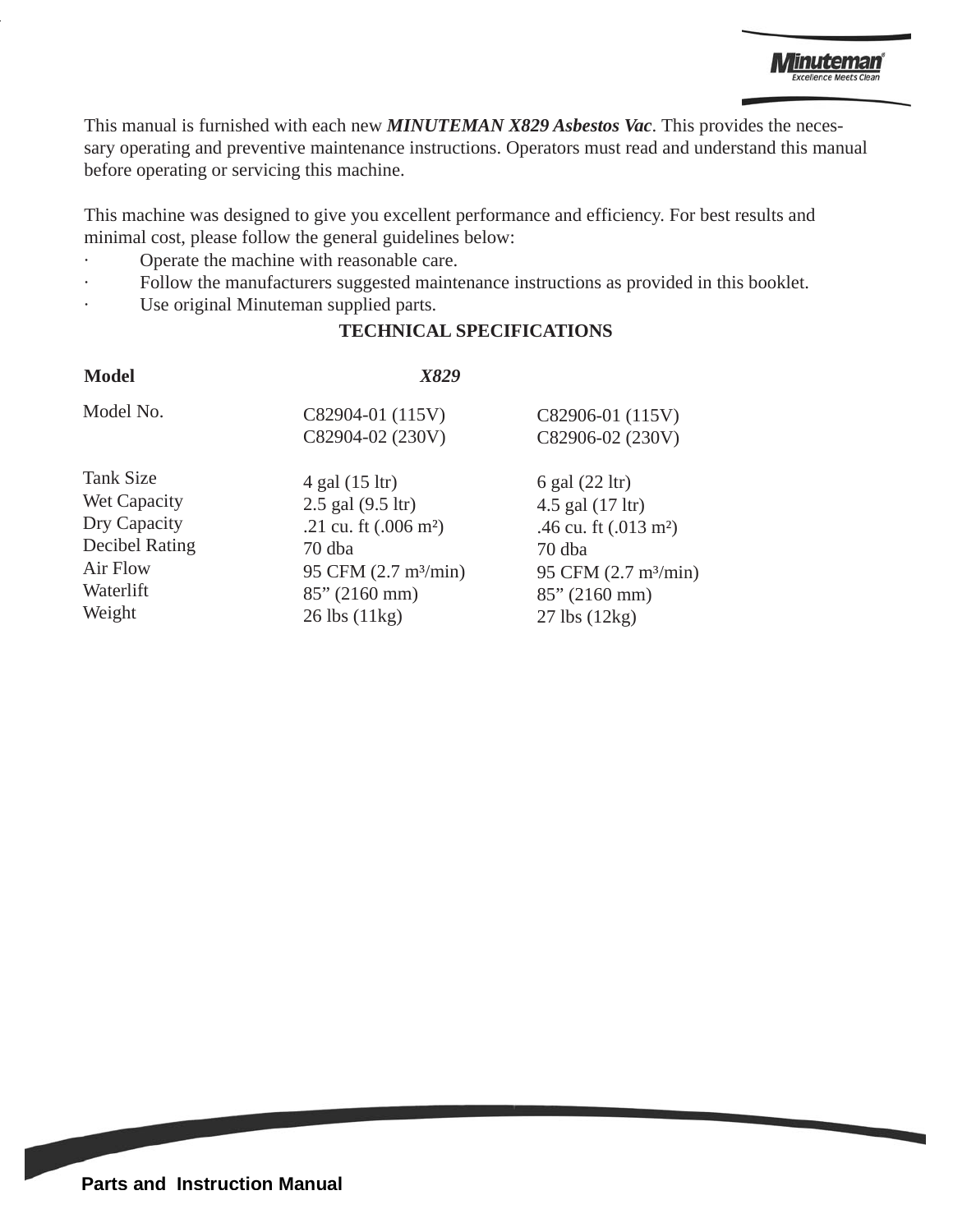

### **Table of Contents**

**CONTRACTOR**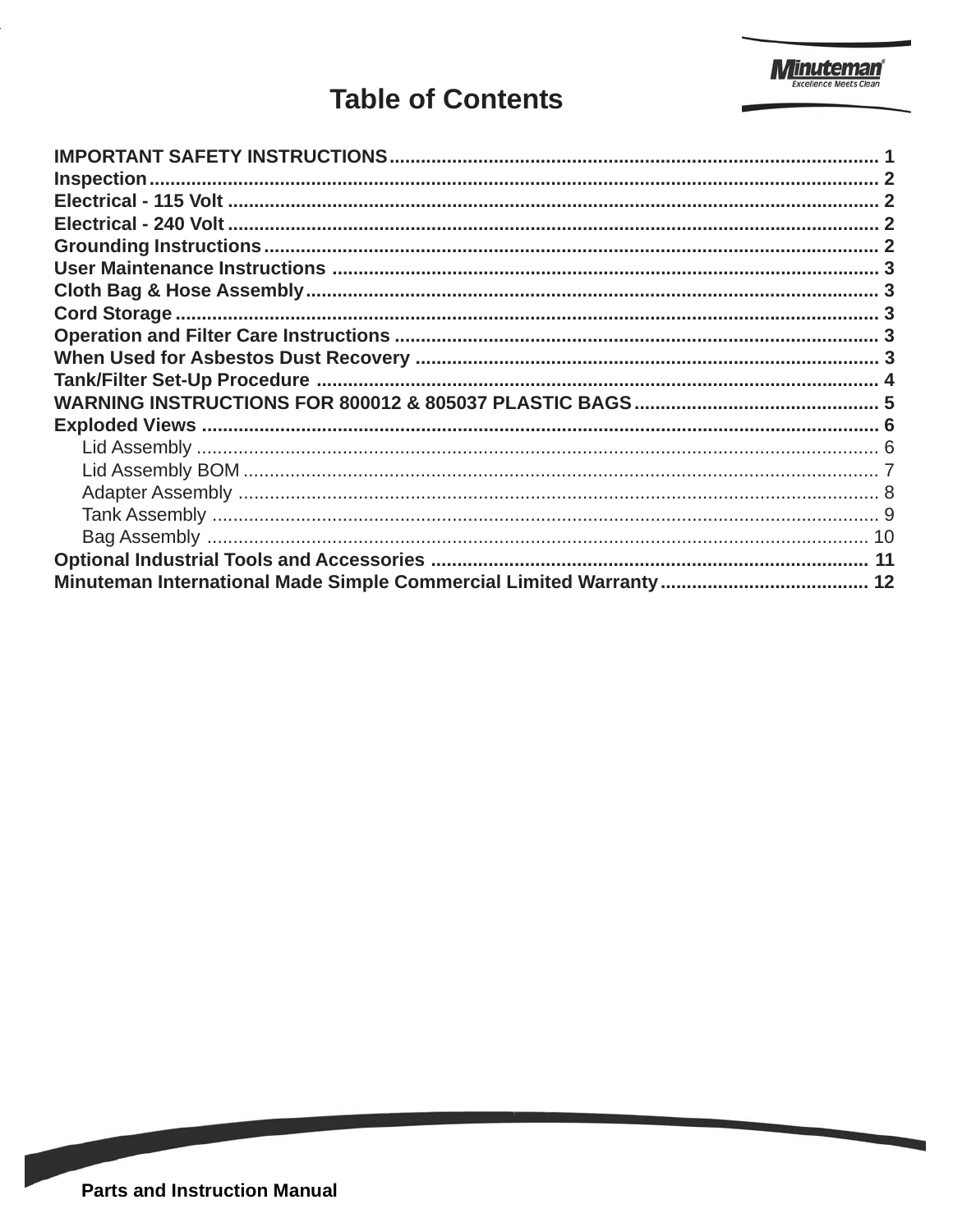# **FOR COMMERCIAL USE ONLY**

#### **IMPORTANT SAFETY INSTRUCTIONS**

When using an electrical appliance, basic precautions should always be followed, including the following:

# **READ ALL INSTRUCTIONS BEFORE USING**

#### **WARNING** - **To reduce the risk of fire, electric shock, or injury:**

• Do not leave appliance when plugged in. Unplug from outlet when not in use and before servicing.

# **WARNING**

To reduce the risk of electric shock - Do not expose to rain. Store indoors.

- Do not allow to be used as a toy. Close attention is necessary when used by or near children.
- Use only as described in this manual. Use only manufacturer's recommended attachments.
- Do not use with damaged cord or plug. If appliance is not working as it should, has been dropped, damaged, left outdoors, or dropped into water, return it to a service center.
- Do not pull or carry by cord, use cord as a handle, close a door on cord, or pull cord around sharp edges or corners. Do not run appliance over cord. Keep cord away from heated surfaces.
- Do not unplug by pulling on cord. To unplug, grasp the plug, not the cord.
- Do not handle plug or appliance with wet hands.
- Do not put any object into openings. Do not use with any opening blocked; keep free of dust, lint, hair, and anything that may reduce air flow.
- Keep hair, loose clothing, fingers, and all parts of body away from openings and moving parts.
- Do not pick up anything that is burning or smoking, such as cigarettes, matches, or hot ashes.
- Do not use without dustbag and/or filters in place.
- Turn off all controls before unplugging.
- Use extra care when cleaning on stairs.
- Do not use to pick up flammable or combustible liquids such as gasoline or use in areas they may be present.
- Connect to a properly grounded outlet only. See grounding instructions.

### **SAVE THESE INSTRUCTIONS**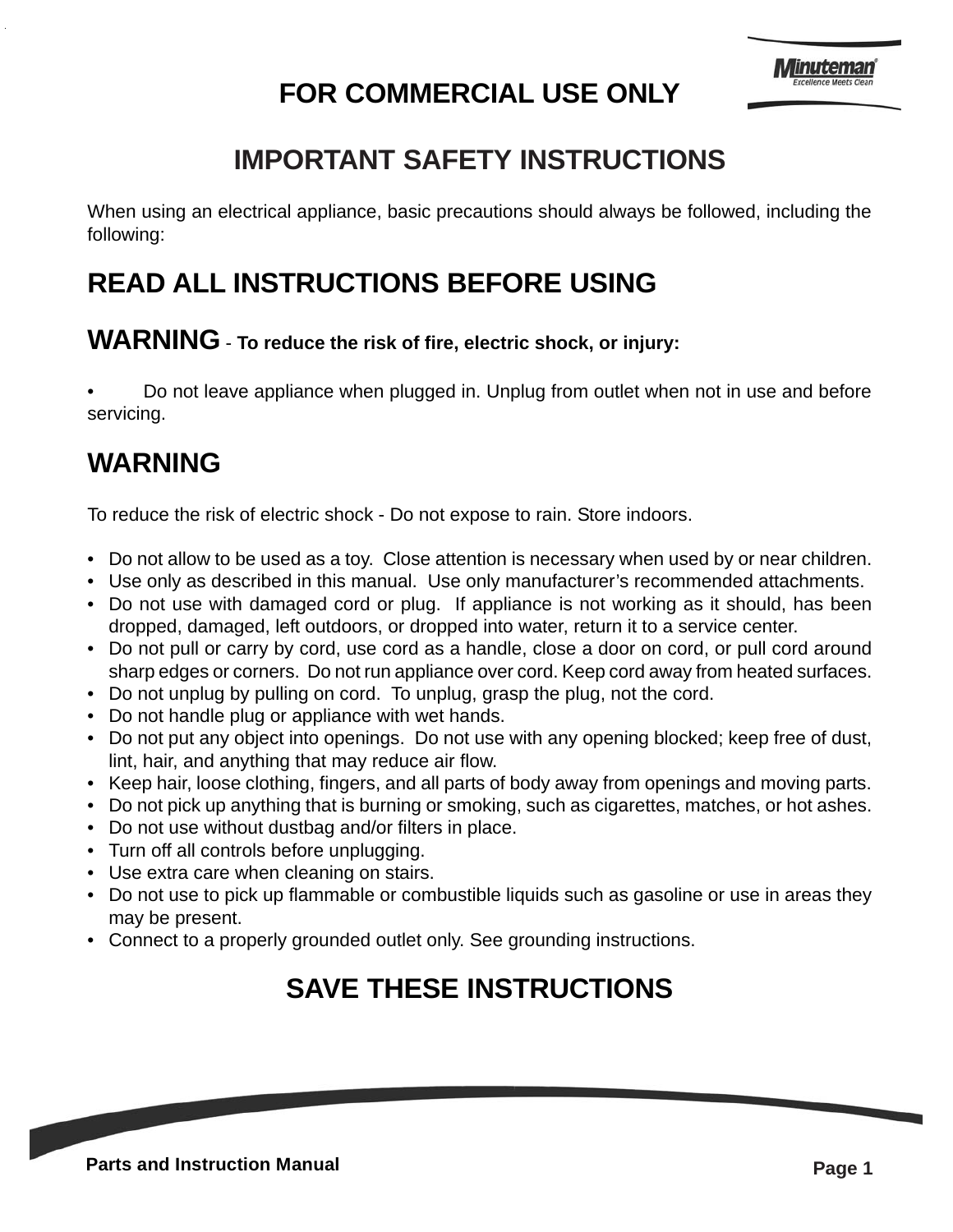#### **Inspection**

Carefully unpack and inspect your machine for shipping damage. Each unit is tested and thoroughly inspected before shipment, and any damage is the responsibility of the delivery carrier who should be notified immediately.

# **Electrical - 115 Volt**

This machine is designed to operate on a standard 15 amp. 115 volt, 60 hz, AC circuit. Voltages below 105 volts AC or above 125 volts AC could cause serious damage to the motor.

### **Electrical - 240 Volt**

This machine is designed to operate on a standard 16 amp. type L fused 230 volt, 50 hz, AC circuit. Voltages below 200 volts AC or above 250 volts AC could cause serious damage to the motor. I.E.C. Class I.

### **WARNING**

Electric motors can cause explosions when operated near explosive materials or vapors. Do not operate this machine near flammable materials such as solvents, thinners, fuels, grain dust, etc.

# **Grounding Instructions**

This appliance must be grounded. If it should malfunction or breakdown, grounding provides a path of least resistance for electric current to reduce the risk of electric shock. This appliance is equipped with a cord having an equipment-grounding conductor and grounding plug. The plug must be plugged into an appropriate outlet that is properly installed and grounded in accordance with all local codes and ordinances.

**DANGER** - Improper connection of the equipment-grounding conductor can result in a risk of electric shock. Check with a qualified electrician or service person if you are in doubt as to whether the outlet is properly grounded. Do not modify the plug provided with the appliance — if it will not fit the outlet, have a proper outlet installed by a qualified electrician.

This appliance is for use on a nominal 120-volt circuit and has a grounding plug that looks like the plug illustrated in sketch A below. Make sure that the appliance is connected to an outlet having the same configuration as the plug. No adapter should be used with this appliance.

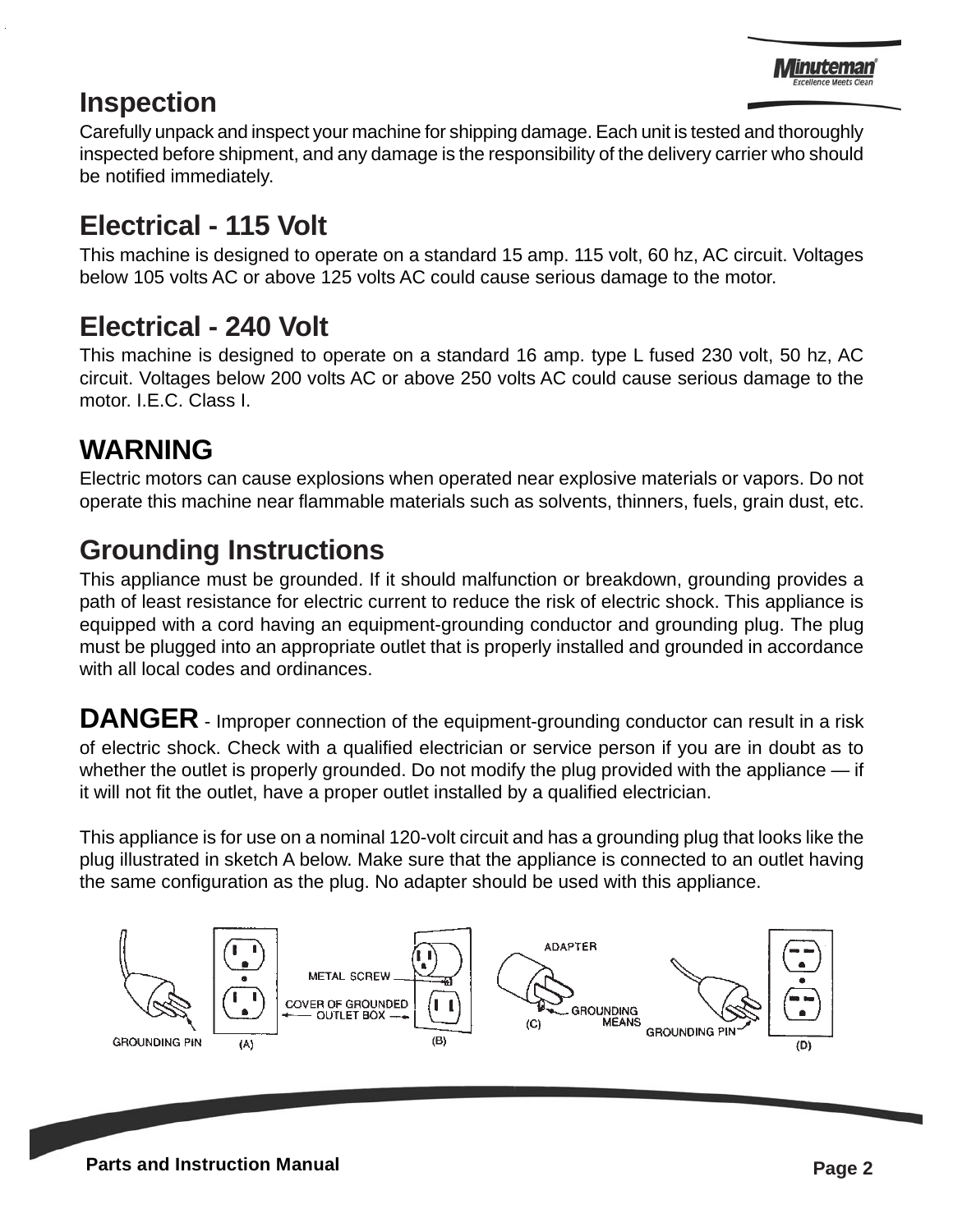

#### **User Maintenance Instructions**

All service and repair should be performed by qualified vacuum service representative or electrician. No user serviceable components are employed in the electrical vacuum lid head assembly. No lubrication of the motor is required.

# **Cloth Bag & Hose Assembly**

Cloth bag and hose assembly are user maintenance items and can be replaced when worn out. Cloth bags can be maintained by blowing dust off of the bag and then laundered. Cloth bags should be completely dryed before re-installing into machine. For optimum performance, empty and clean filter bag regularly. A clogged and dirty bag restricts the flow of air and results in reduced vacuum. The hose assembly can be maintained by wiping off with a dampened cloth of mild liquid soap and water, then allowed to dry.

# **Cord Storage**

While not in use storage can be accomplished by winding cord around motor lid assembly. Cord should be completely unwound from lid assembly during operation.

- Do not use with damaged cord or plug. If appliance is not working as it should, has been dropped, damaged, left outdoors, or dropped into water, return to service center.
- Do not pull or carry by cord, use cord as handle, close a door on cord, or pull cord around sharp edges or corners. Do not run appliance over cord. Keep cord away from heated surfaces.
- Do not unplug by pulling cord. To unplug, grasp the plug, not the cord.
- Do not handle plug or appliance with wet hands.

Always unplug the machine when removing the motor head off the tank. This equipment should be stored indoors and not exposed to rain.

#### **Operation and Filter Care Instructions When Used for Asbestos Dust Recovery**

The Minuteman Asbestos Vacuum has been specifically designed to clean up fibrous asbestos and asbestos dust of all types. Special filters reduce the incidence of airborne dust that would be created by any other method of cleaning. During the removal of asbestos dust, do not sweep, scoop, shovel, or in any manner handle other than by vacuuming. Do not at any time attempt to bypass, remove, substitute or by any other means change the filters used in this vacuum. Use only approved Minuteman Asbestos Vacuum filters and filter bags. Before attempting to use and before cleaning, be certain that you fully understand the instructions given for the setting up or cleaning/changing of filters of this vacuum. Since each facility has its own individual and unique cleaning problems, it is suggested that you use the following guidelines in determining the length of time between filter changes. In light cleaning situations (i.e. dust in brake drums and the truing of brake shoes) change filters once a day unless you have determined by checking that a shorter or longer period of time would be necessary to meet the 10 to 15 pounds.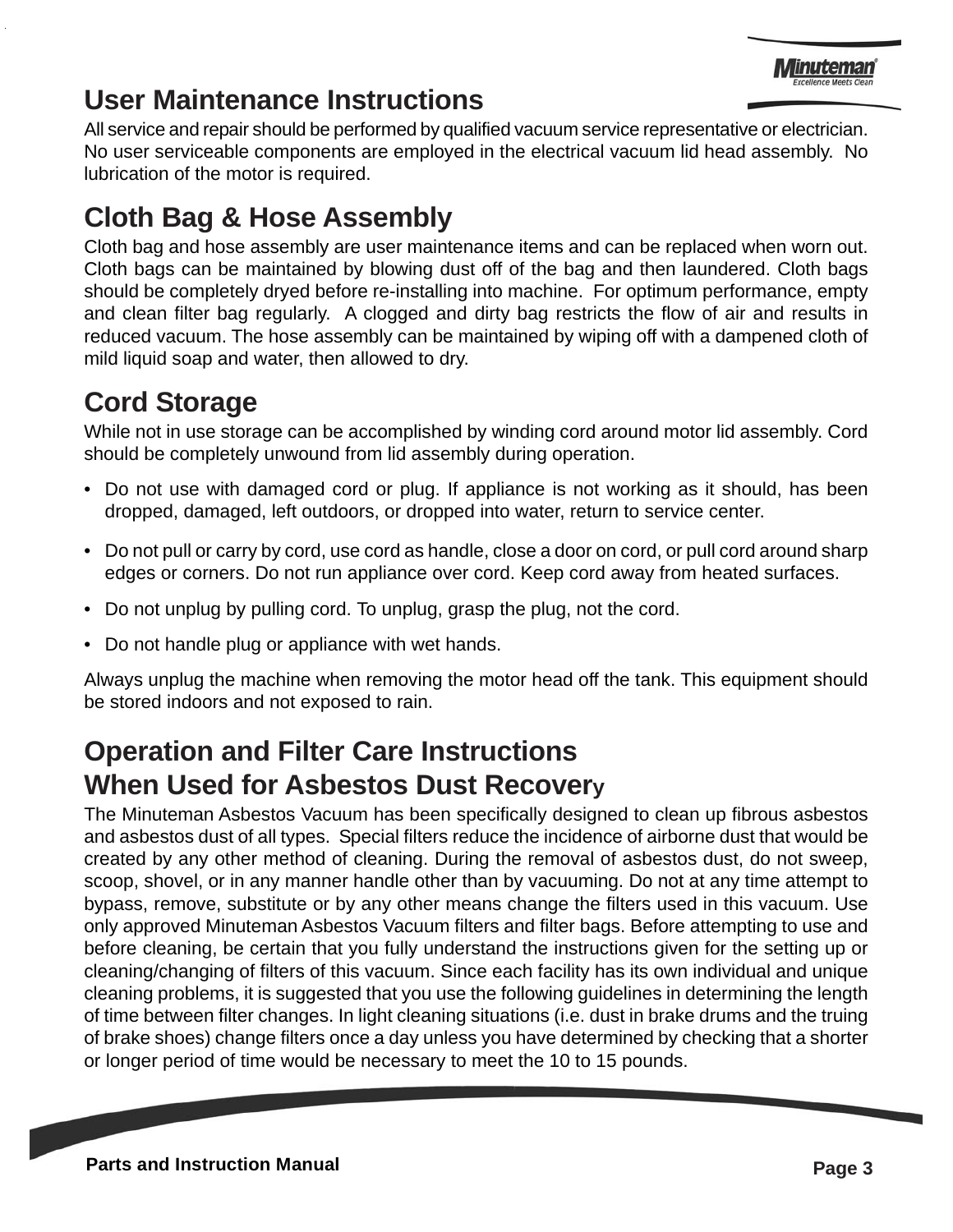#### **Tank/Filter Set-Up Procedure**

- 1. When using the poly adapter for dry pick-up follow the described procedures below.
	- A. Insert poly bag (5) into tank assembly draping all excess bag height over edge of tank. Fully open bag inside tank to ensure that bag is not bunched up and fully extended to bottom of tank.
	- B. Depending on weight of dry material being recovered, it may be necessary to slit poly bag 2" horizontally approximately 2" down from top of tank. This will stop poly bag from closing in on bottom on poly adapter. After filling bag, tie off bag below slit and remove from tank.
- 2. Install poly 1:1 adapter (4) on top of tank assy. (6) as shown and snap tank latches.
- 3. Install filter protector (3) over cloth filter (2) and place in poly 1:1 adapter (4).
- 4. Position vacuum motor lid assy. (1) on top of poly 1:1 adapter and snap lid latches in place.



- 1. Vacuum motor lid assembly
- 2. Cloth filter with frame
- 3. Filter protector
- 4. 1:1 Poly adapter
- 5. Plastic liner for top fill dry pickup
- 6. 4/6 gallon tank

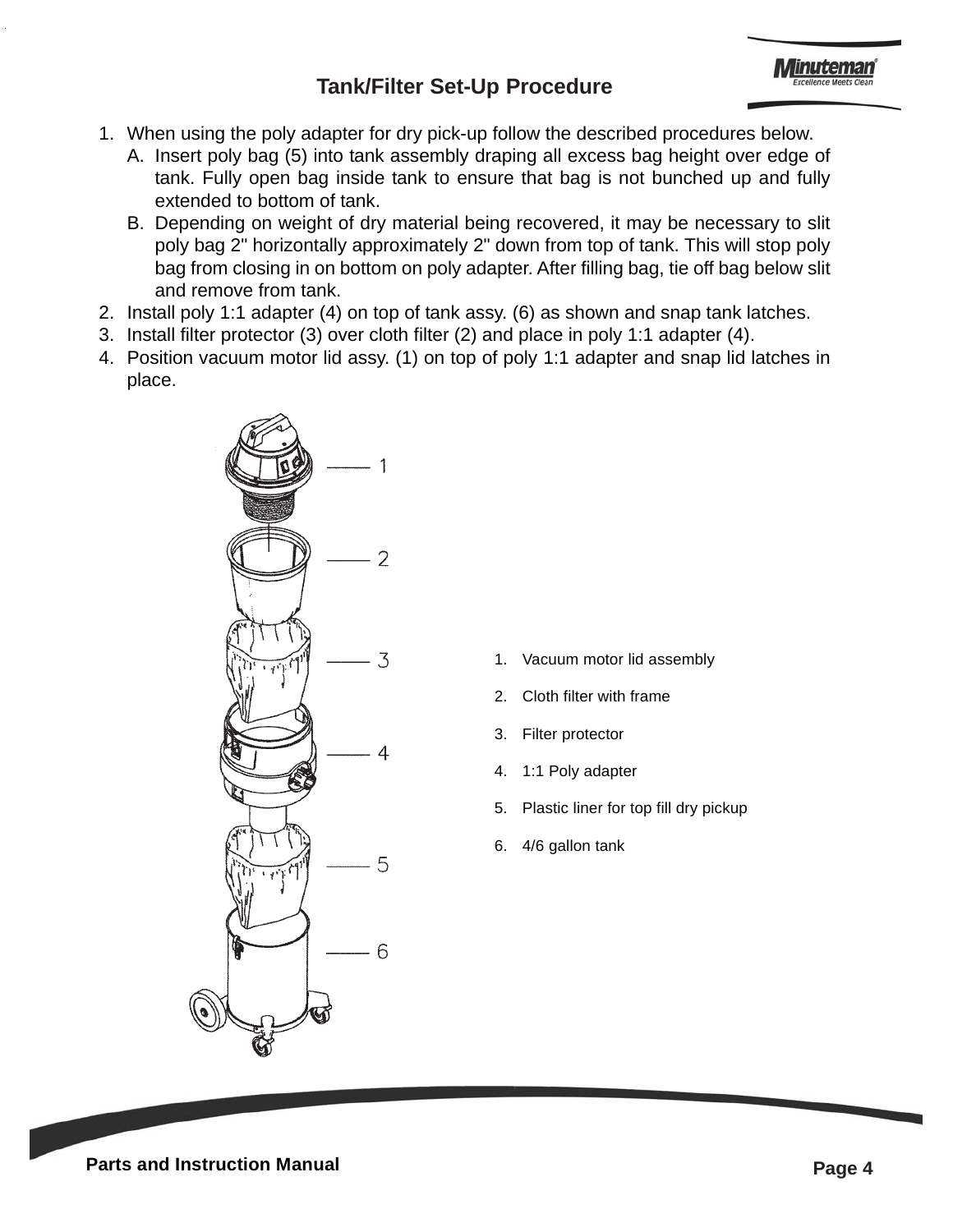#### **WARNING INSTRUCTIONS FOR 800012 & 805037 PLASTIC BAGS**



#### *TO PREVENT OVERHEATING AND DAMAGE TO THE MACHINE PLEASE FOLLOW THE INSTRUCTIONS BELOW!*

After placing the plastic recovery bag inside the tank, use a sharp knife to cut a 1" slit in the bag at the top edge of the tank, on the side opposite the vacuum intake. This will allow the vacuum pressure to equalize on both sides of the bag and prevent it from collapsing when the vacuum motor is turned on. Failure to follow this instruction may cause overheating or more serious damage and may void the warranty on this machine!



#### **PLEASE DO NOT DISCARD THESE INSTRUCTIONS!**

#### **KEEP THIS SHEET WITH THE BAG PACKAGE!**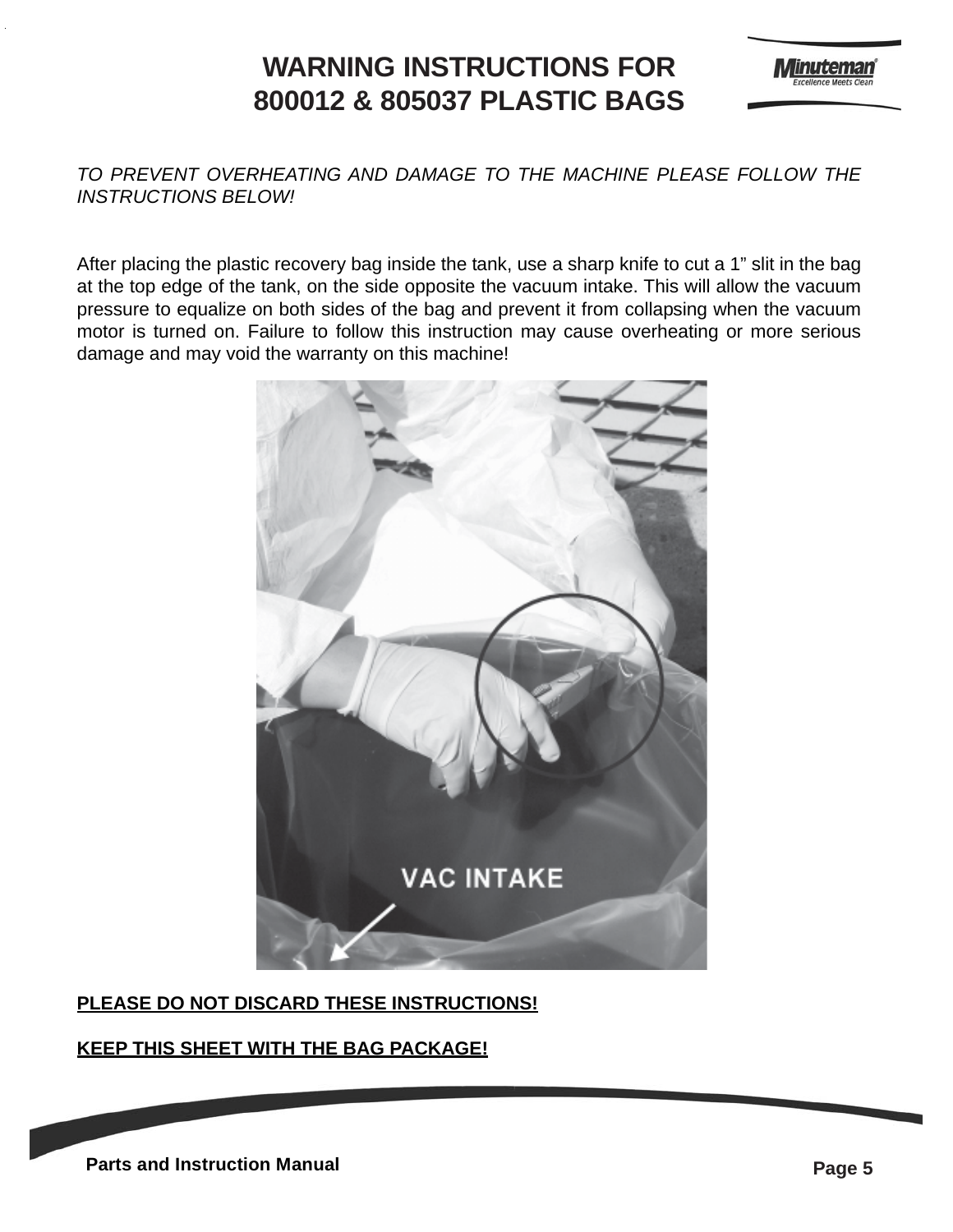#### **Exploded Views**

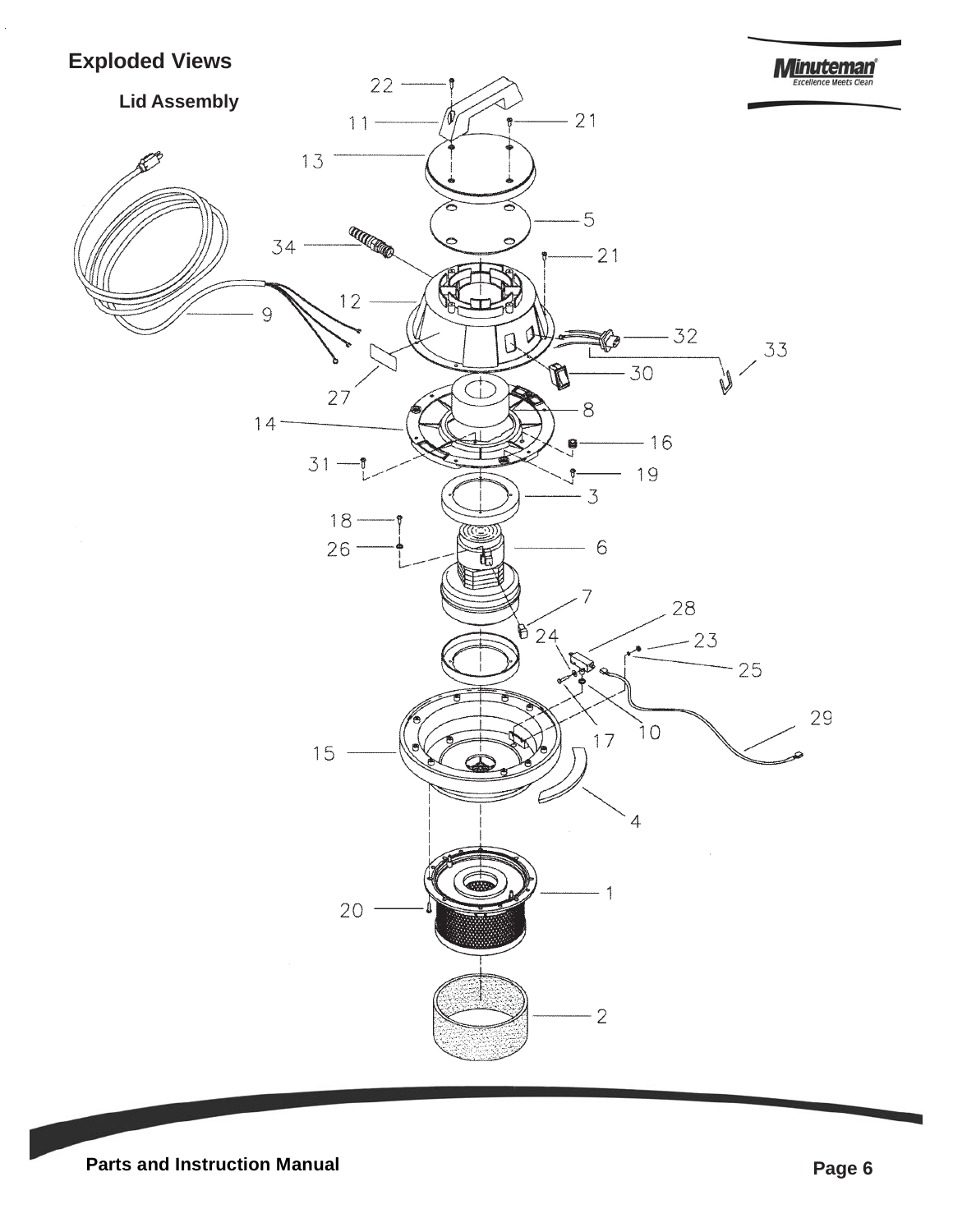| <b>ITEM</b>    | PART NO.  | <b>REQ'D</b>     | <b>DESCRIPTION</b>                  |
|----------------|-----------|------------------|-------------------------------------|
| 1              | 110029    | 1                | FILTER-ULPA, X829 SERIES            |
| $\overline{2}$ | 110030PKG | 1                | PREFILTER SLEEVE, 829/839, PKG OF 6 |
| 3              | 290017    | $\overline{c}$   | MOLDED VAC MOTOR GASKET             |
| 4              | 290031    | $\mathbf 1$      | LID GASKET 294/6 DIECUT             |
| 5              | 290032    | 1                | DOME SEAL 296                       |
| 6              | 380001-4  | 1                | MOTOR-VAC 120V (ECM)                |
| 6A             | 380054    | 1                | MOTOR-VAC 240V                      |
| $\overline{7}$ | 380005    | $\overline{c}$   | CARBON BRUSH REPLACEMENT (ECM)      |
| 7A             | 380028    | $\overline{2}$   | CARBON BRUSH REPLACEMENT            |
| 8              | 380064    | 1                | RING, FOAM                          |
| 9              | 381020    | 1                | CORD-16GA-3 50FT MED GREY           |
| <b>9A</b>      | 740083    | 1                | CORD-F2 G1.5MM 40FT                 |
| 10             | 390062    | 1                | O-RING                              |
| 11             | 460001    | 1                | HANDLE BASIC 460 BLACK              |
| 12             | 460100    | 1                | MOTOR LID COVER- BLACK              |
| 13             | 460101    | 1                | <b>MOTOR CAP- BLACK</b>             |
| 14             | 460104MCH | 1                | <b>MOTOR HOLDOWN 829SERIES</b>      |
| 15             | 460120    | 1                | MOTOR PAN ASY 829SERIES             |
| 16             | 700287    | 1                | <b>GROMMET</b>                      |
| 17             | 710307    | $\boldsymbol{2}$ | SCR-MC 6-32 X 1 ZINC                |
| 18             | 711124    | $\mathbf{1}$     | <b>SCR-ST-B 10 X .37 NI</b>         |
| 19             | 711125    | 3                | <b>SCR-ST-B 10 X .50 NI</b>         |
| 20             | 711160    | 8                | SCR-HI/LO #10 X 5/8 ZINC            |
| 21             | 711161    | 9                | SCR-HI/LO #10 X 3/4 ZINC            |
| 22             | 711162    | 2                | SCR-HI/LO #10 X 1 1/2 ZINC          |
| 23             | 711301    | $\overline{c}$   | NUT-HEX 6-32 ST PL                  |
| 24             | 711502    | $\overline{2}$   | WSR-FLT#8                           |
| 25             | 711551    | $\overline{2}$   | WSR-INT LOCK #6                     |
| 26             | 711553    | $\mathbf{1}$     | WSR-INT LOCK #10                    |
| 27             | 715009    | $\mathbf 1$      | DECAL-WARNING TO AVOID              |
| 28             | 740029    | $\mathbf 1$      | SWITCH-SNAP SPST PB NO/NC           |
| 29             | 740938    | $\mathbf 1$      | WIRE ASSY 16G BLACK 14.00"          |
| 30             | 809754    | 1                | <b>SWITCH-ROCKER</b>                |
| 31             | 828893    | 1                | RIVET-BAP KTR64BX                   |
| 32             | 831801    | 1                | <b>RECEPTACLE</b>                   |
| 33             | 831801-1  | $\mathbf{1}$     | RECEPTACLE CLIP                     |
| 34             | 833237    | $\overline{1}$   | <b>STRAIN RELIEF-W/NUT</b>          |
| ***            | 829116    | 1                | LID ASY COMP 8296 115V              |
| ***            | 829220    | 1                | LID ASY COMP 230V                   |

#### **WARNING**

This vacuum may contain potentially hazardous dust depending on its application. Special handling of contaminated disposable bags and filters is recommended. Disposal must be in compliance with local EPA regulations.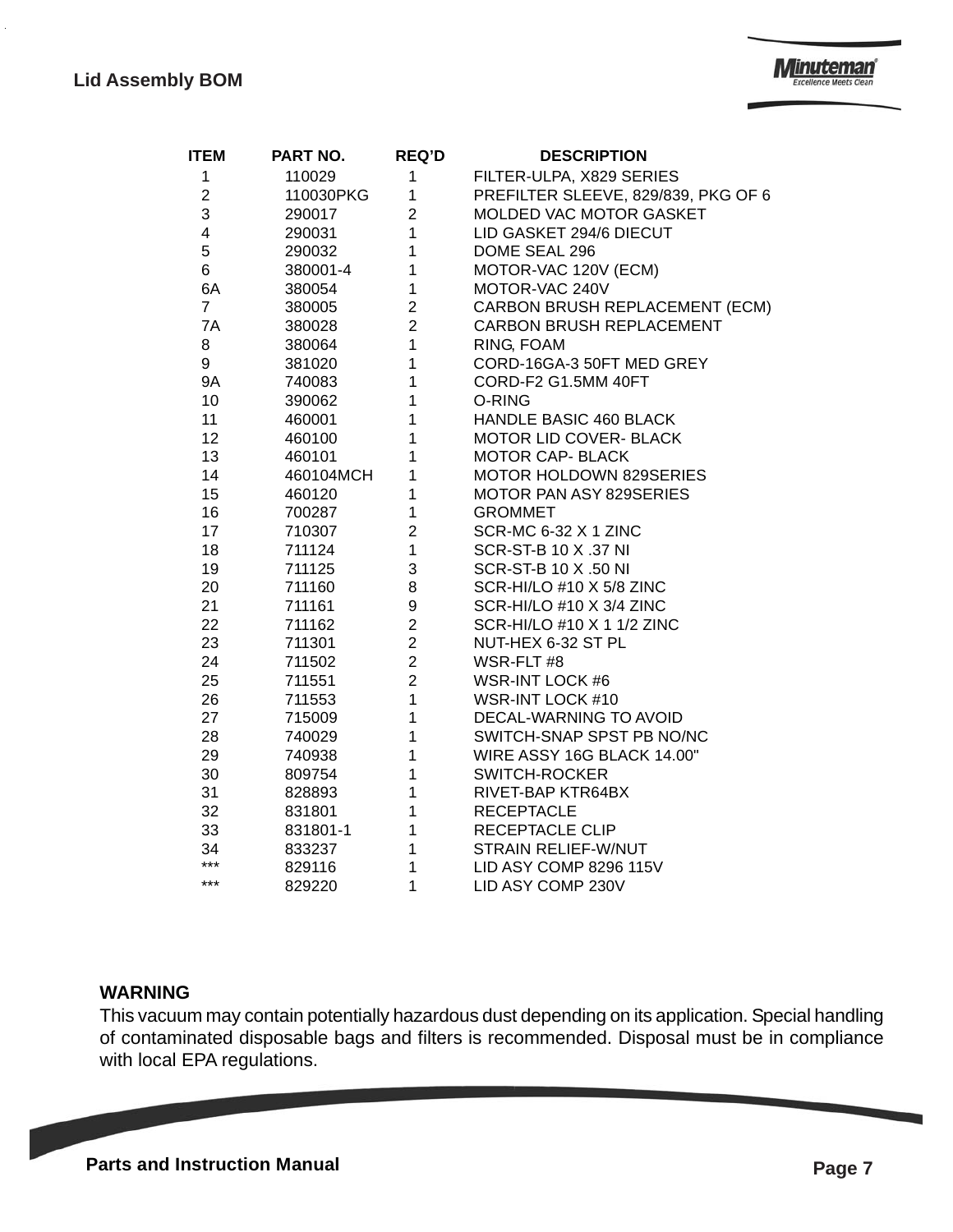

| Part No. |           | <b>Description</b>             |
|----------|-----------|--------------------------------|
| 380046   |           | <b>Hollow Rubber Ball</b>      |
| 390001   |           | <b>Molded Trigger</b>          |
| 390002   | 1         | Return Spring (390001)         |
| 390005   | 1         | Gasket 4/6 Gal 1T01            |
| 390010   | 1         | 4/6 Gal Liquid Shutoff Plate   |
| 390035   | 2         | Latch 390 Series Coated        |
| 390087   | 1         | <b>Gasket Diecut VNN</b>       |
|          | 1         | 4/6 Gal Adapter 1:1 Poly MCHD  |
| 390101   | 1         | Intake                         |
| 390108   | 1         | Pin-Pivot                      |
| 390110   | 1         | Intake Assembly Aluminum       |
| 712530   | 2         | SCR-MC 10 - 24 x .62 SS        |
| 712565   | 4         | SCR-MC 1/4 - 20 x 62 SS        |
| 715381   | 1         | Decal, Minuteman .8x5.5 Lt Gry |
| 800421   | 1         | <b>Filter Insert Screen</b>    |
| 800423   | 2         | Latch Plate Zinc PLT           |
| 828893   | 8         | Rivet Pop                      |
|          | 390090MCH | Qty.                           |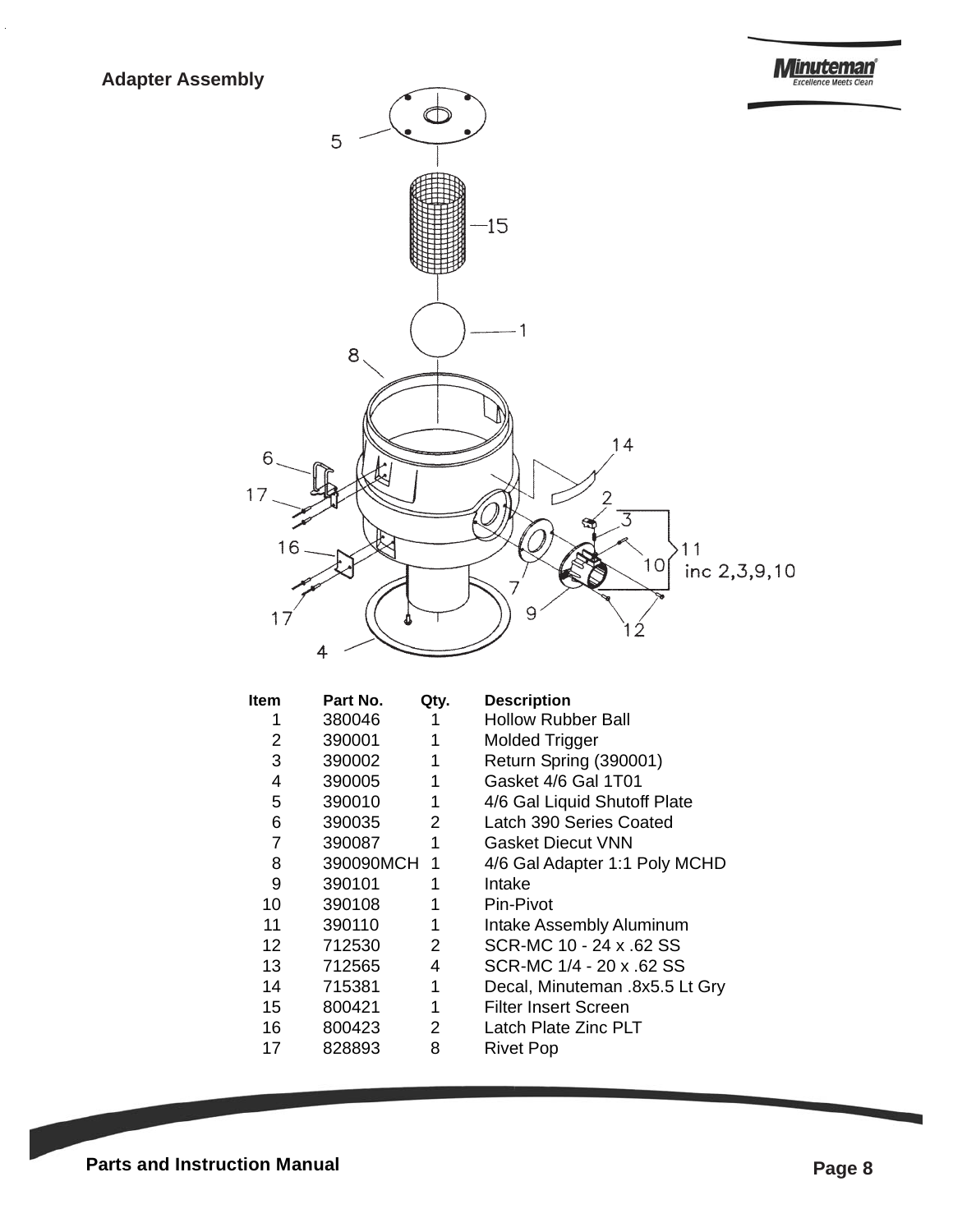



| Item | Part No.  | Qtv. | <b>Description</b>              |
|------|-----------|------|---------------------------------|
| 1    | 130032    | 2    | Cap Retainer                    |
| 2    | 280016    | 2    | Caster - 3" w/3/8 x 518 Stem    |
| 3    | 711005    | 4    | SK 1/4-20 x .31                 |
| 4    | 711006    | 3    | SK 14-20 x 62                   |
| 5    | 711503    | 4    | WSR-Flat #10                    |
| 6    | 711524    | 2    | WSR-Wave 52 x 87 x 01           |
| 7    | 711594    | 2    | WSR-Flat .56 x .88 x .03 Nickel |
| 8    | 711713    | 2    | Ret Ring-E Ext .50              |
| 9    | 711915    | 4    | Rivet-Tube 19 x 28 NI PL        |
| 10   | 760083    | 2    | Wheel 6" 6-105 .5 ID            |
| 11   | 761054    | 2    | Latch                           |
| 12   | 829085    | 1    | Tank, 6 Gal. PTD                |
| 12A  | 829080    | 1    | Tank, 4 Gal. PTD                |
| 13   | 900055PTD | 1    | Bracket, Wheel 4/6 Gal          |
| 14   | 900066    | 2    | Axle                            |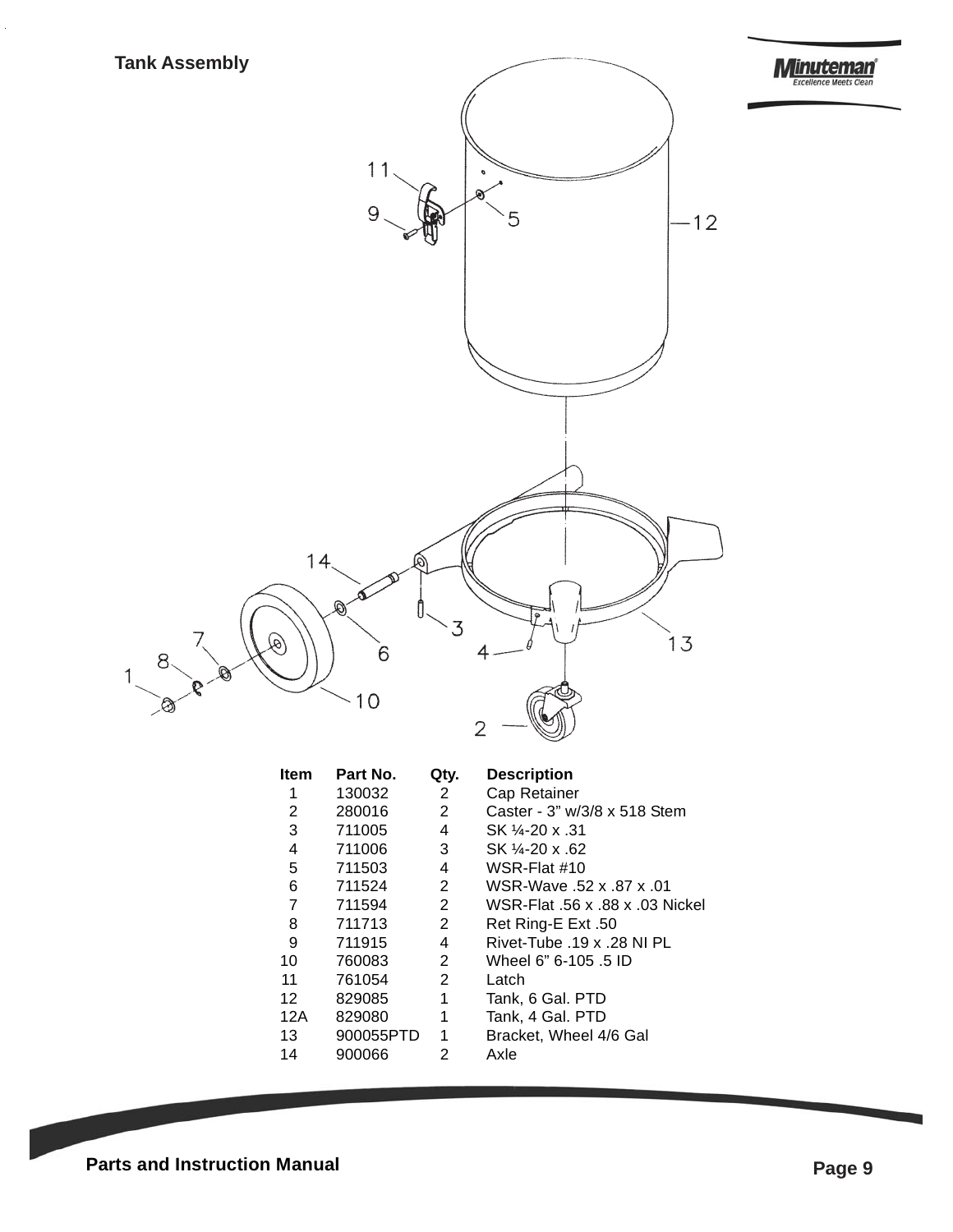**Minuteman** 



| <b>Item</b> | Part No.  | Qty. | <b>Description</b> |
|-------------|-----------|------|--------------------|
|             | 711903    | 4    | Pop Rivet .1       |
| 2           | 712764    | 4    | Washer #10         |
| 3           | 760244MCH | 1    | Plastic Bag I      |
| 4           | 760406PLT |      | Bag Frame 6        |
| 5           | 805040    |      | Cloth Bag O        |
| $***$       | 800056    |      | Bag Assy. w/       |
|             |           |      |                    |

| <b>Description</b> |  |  |
|--------------------|--|--|
|                    |  |  |

**p Rivet .19x.44 AL** sher #10 SS stic Bag Frame w/Hole g Frame 6 Gal Plated oth Bag Only 6G g Assy. w/Frame 6 Gal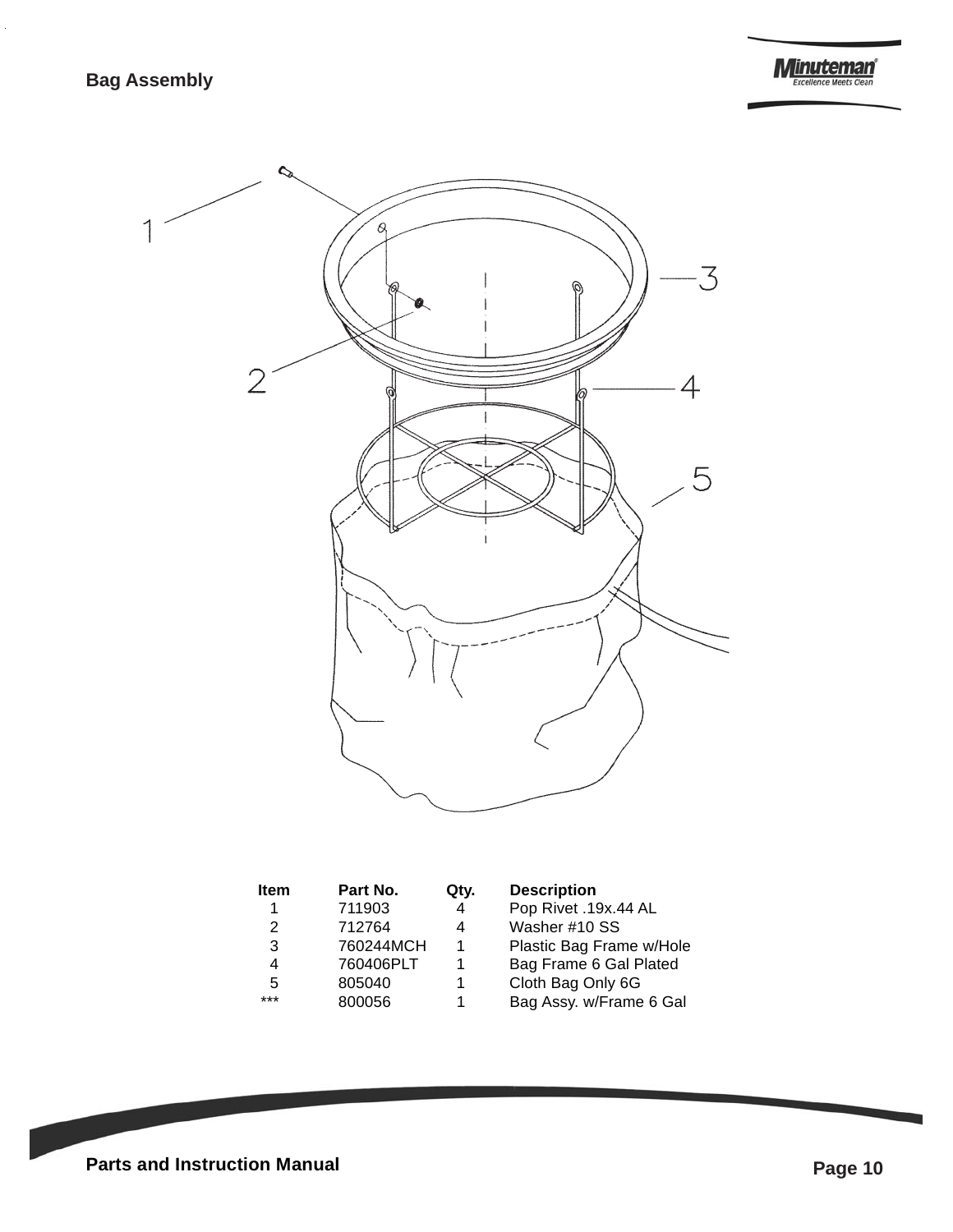

### **Optional Industrial Tools and Accessories**

|             | 800317<br>390014<br>801044                                                   | Hose Assy. 1 1/2" x 10'<br>Hose Cuff<br>Hose                                                                                                        |
|-------------|------------------------------------------------------------------------------|-----------------------------------------------------------------------------------------------------------------------------------------------------|
| $\mathbf B$ | 290000<br>290001<br>290002                                                   | Wand Assy. 1 1/2, Complete<br><b>Upper Wand</b><br>Lower Wand                                                                                       |
| $\mathbf C$ | 800035                                                                       | 12" Crev Tool Complete                                                                                                                              |
|             | 800083<br>133249<br>800084<br>808023                                         | 3" Rd Dust Brush, Complete<br>Dust Brush HSG 3"<br>Bristle Insert 3"<br>Adapter                                                                     |
| Е           | 800124<br>731                                                                | 5" Tool Only Without Insert<br><b>Bristle Insert Replacement</b>                                                                                    |
| F           | 800603<br>800612<br>808648<br>803161<br>711160<br>808592                     | 14" Brush Tool, Complete<br><b>Brush Insert</b><br>Tool<br><b>Brush Clamp</b><br><b>Screw</b><br><b>Bumper</b>                                      |
|             | 800605<br>712088<br>800615<br>808648<br>500295<br>500296                     | 14" Squeegee, Complete<br>SCR #10 HI/LO<br>14" Retaining Strip<br>Nozzle, Squeegee<br><b>Blade Squeegee</b><br><b>Blade Squeegee Reinforcement</b>  |
| Н           | 807237<br>807214<br>807374<br>133214<br>133215<br>133217<br>712065<br>807381 | 16" Floor Tool, Complete<br>Nozzle Floor<br><b>Brush Replacement</b><br>Spring<br><b>Support Sleeve</b><br>Adj. Screw<br><b>Screw</b><br>Adj. Lever |